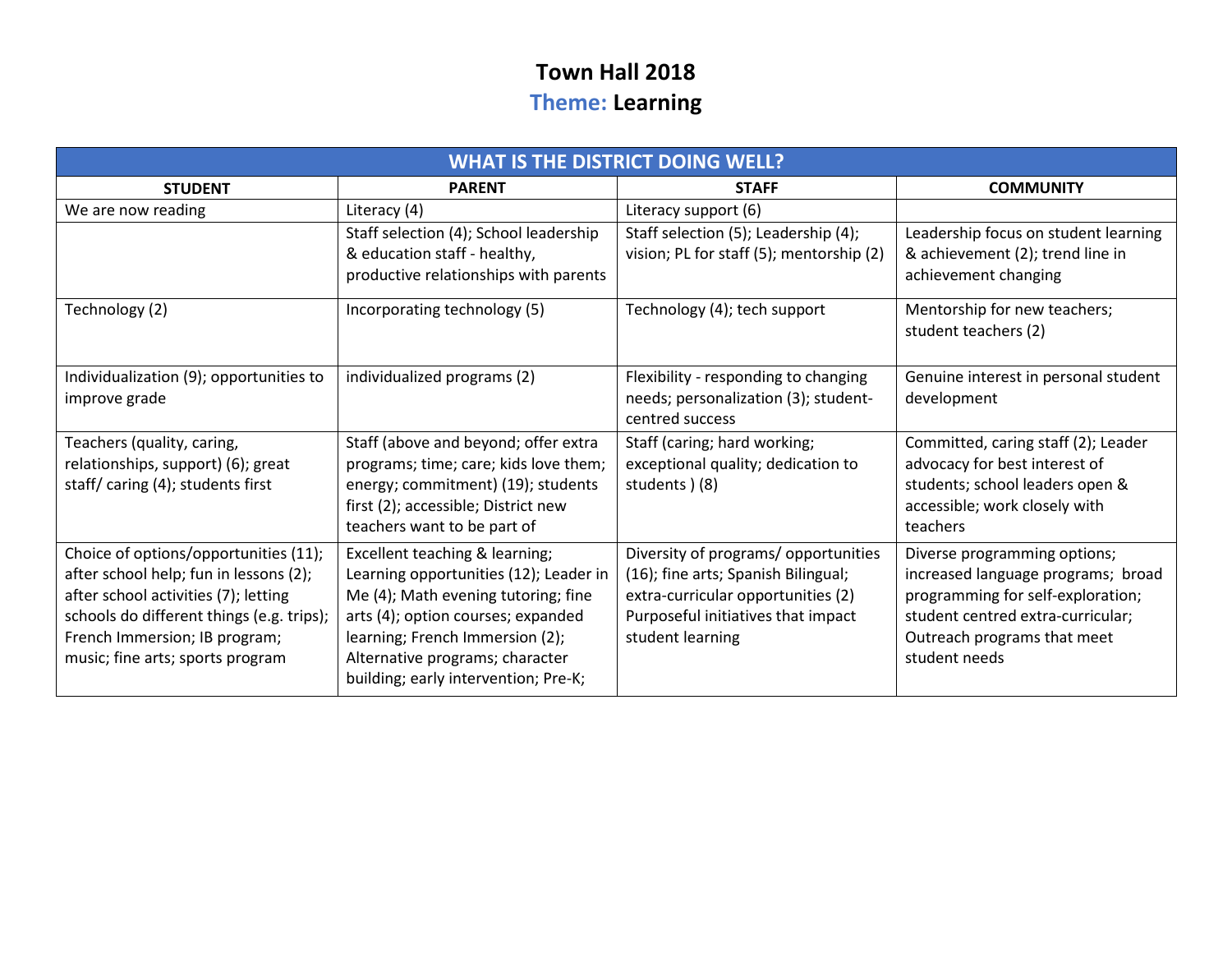## **Theme: Learning**

| <b>WHAT CAN THE DISTRICT DO BETTER?</b>                                                                                                                                                                                                                           |                                                                                                                                  |                                                                                                                                                                                                                                                               |                                                                                                                                                                                                                                                                                                                                                                         |  |
|-------------------------------------------------------------------------------------------------------------------------------------------------------------------------------------------------------------------------------------------------------------------|----------------------------------------------------------------------------------------------------------------------------------|---------------------------------------------------------------------------------------------------------------------------------------------------------------------------------------------------------------------------------------------------------------|-------------------------------------------------------------------------------------------------------------------------------------------------------------------------------------------------------------------------------------------------------------------------------------------------------------------------------------------------------------------------|--|
| <b>STUDENT</b>                                                                                                                                                                                                                                                    | <b>PARENT</b>                                                                                                                    | <b>STAFF</b>                                                                                                                                                                                                                                                  | <b>COMMUNITY</b>                                                                                                                                                                                                                                                                                                                                                        |  |
| Support for LA and Math                                                                                                                                                                                                                                           | literacy                                                                                                                         | Literacy (3)                                                                                                                                                                                                                                                  | Literacy (2)                                                                                                                                                                                                                                                                                                                                                            |  |
|                                                                                                                                                                                                                                                                   | Math $(2)$                                                                                                                       | Math/ numeracy (4)                                                                                                                                                                                                                                            | Numeracy (2)                                                                                                                                                                                                                                                                                                                                                            |  |
| Technology at early age - emails, resumes,<br>etc.                                                                                                                                                                                                                | technology access (mixed - some<br>say more(4)/some say less or<br>limits (10)                                                   | technology use/ rules; Google                                                                                                                                                                                                                                 |                                                                                                                                                                                                                                                                                                                                                                         |  |
| Middle school transition stress (2)                                                                                                                                                                                                                               | Transitions mentors for grade 9;<br>moving school to school                                                                      | Transitions (5)                                                                                                                                                                                                                                               |                                                                                                                                                                                                                                                                                                                                                                         |  |
| Subjects: Arts equal to sports; field trips;<br>outdoor ed.; more options; (3)                                                                                                                                                                                    | Subjects: Broad foundation (2);<br>focus on science (10);<br>Enrichment/ Gifted programs; IB<br>at middle school (2); more Pre-K | Subjects: flexible/ alternative<br>programs (2); scientific literacy;<br>more EEP (2)                                                                                                                                                                         | Take a serious look at what the District<br>deems academic achievement to mean<br>and make it a priority to reach the<br>highest levels                                                                                                                                                                                                                                 |  |
| Instruction: More hands on assignments<br>and projects; More diversity in teaching<br>students (visually, vocally, physically);<br>Teach us things we need right now; teach<br>more than career related; Basic<br>fundamental concepts being taught<br>correctly; | Instruction: sharing teacher<br>specialists (5); early<br>intervention(5); support extra<br>help $(2)$                           | Instruction: brain-based<br>instruction; play/inquiry focus(2);<br>best practice; research driven<br>practice (e.g. U of L support);<br>learning process emphasis /<br>critical thinking (2); funding<br>support for innovation; re-think<br>combined classes | Instruction: Enter into more research-<br>based partnerships with university<br>researchers to inform pedagogy;<br>Increased awareness of the importance<br>of provincial test exam results (PAT and<br>Diploma) and what they represent as<br>far as student learning is concerned;<br>allow 1st language in classrooms;<br>Increase focus on up-to-date<br>pedagogies |  |
| After school: More clubs/ after-school<br>activities (3)                                                                                                                                                                                                          | value of extra-curricular/ non-<br>sport valuing (5)                                                                             | After school: Parent Ed<br>opportunities; out of school opp.<br>that are not athletics                                                                                                                                                                        | Expand non-athletic opportunities for<br>students                                                                                                                                                                                                                                                                                                                       |  |
| Staff and resources:                                                                                                                                                                                                                                              | Staff and resources: teachers have<br>resources                                                                                  | <b>Staff and Resources: teacher</b><br>autonomy - resources; hire best<br>(reference checks); Maker Spaces;<br>Class Size (3)                                                                                                                                 | Focus on student achievement                                                                                                                                                                                                                                                                                                                                            |  |
| Assessment: No zero policy; Report<br>cards: need teacher comments, not just<br>grades; need app; need paper                                                                                                                                                      | academics as priority/ high<br>expectations (3)                                                                                  | Leadership/accountability for<br>students                                                                                                                                                                                                                     | <b>Staff and Resources: Acknowledge</b><br>talents and accomplishments                                                                                                                                                                                                                                                                                                  |  |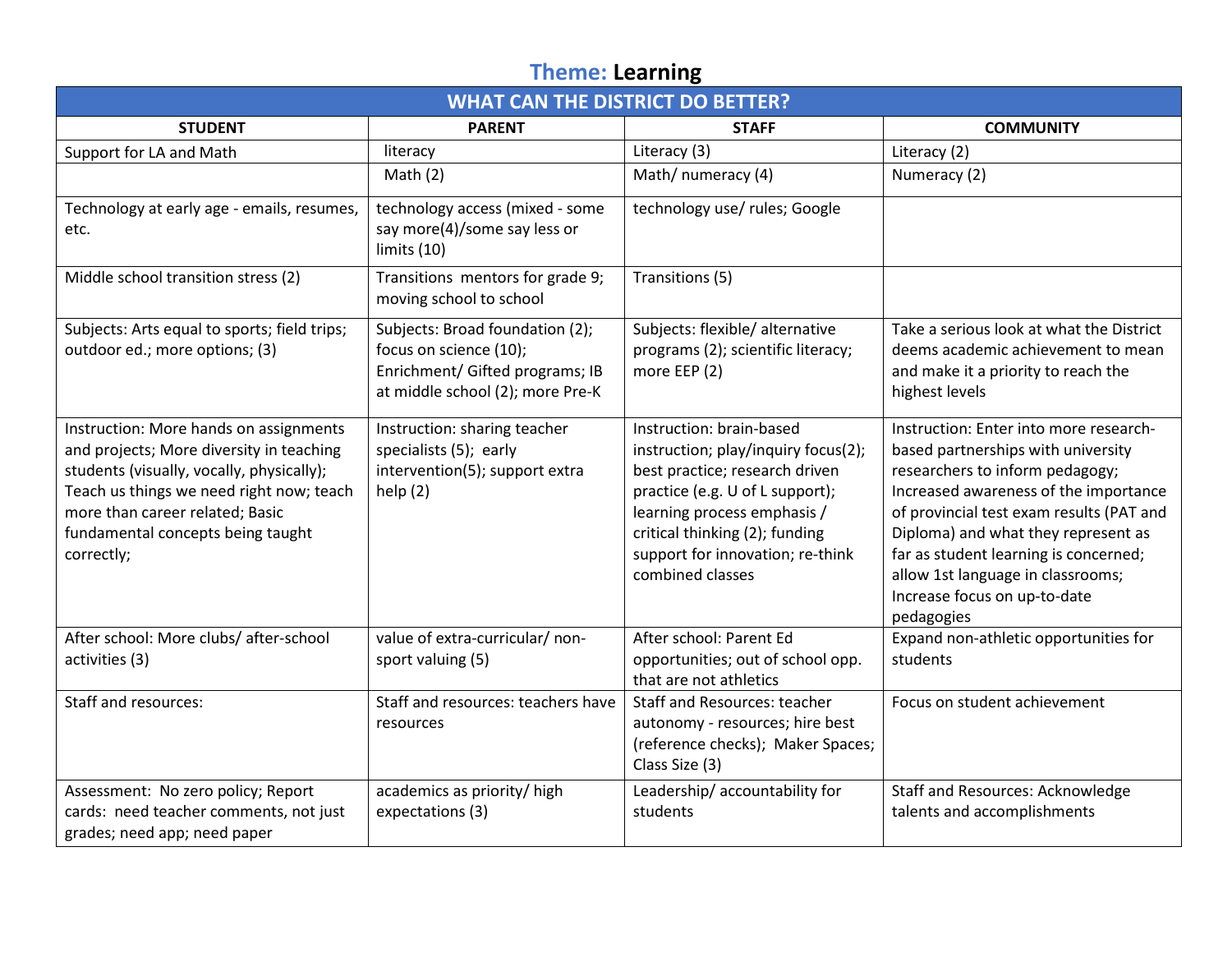## **Theme: Learning**

| <b>ACTIONS</b>                                                                                                                                                                             |                                                                                                                                                                                                                                                                                                                                              |                                                                                                                                                                                                                                                                                                                                                                                                |                                                                                                                                                                                                                                                                                                                                                                                                                                                                                                                |  |
|--------------------------------------------------------------------------------------------------------------------------------------------------------------------------------------------|----------------------------------------------------------------------------------------------------------------------------------------------------------------------------------------------------------------------------------------------------------------------------------------------------------------------------------------------|------------------------------------------------------------------------------------------------------------------------------------------------------------------------------------------------------------------------------------------------------------------------------------------------------------------------------------------------------------------------------------------------|----------------------------------------------------------------------------------------------------------------------------------------------------------------------------------------------------------------------------------------------------------------------------------------------------------------------------------------------------------------------------------------------------------------------------------------------------------------------------------------------------------------|--|
| <b>Student</b>                                                                                                                                                                             | <b>Parent</b>                                                                                                                                                                                                                                                                                                                                | <b>Staff</b>                                                                                                                                                                                                                                                                                                                                                                                   | <b>Community</b>                                                                                                                                                                                                                                                                                                                                                                                                                                                                                               |  |
| More field trips; Student run clubs- have<br>students with ideas for clubs submit them<br>and have votes for the clubs.                                                                    | Creation of after school programs<br>or sports and/or homework help:<br>arrange for university<br>students/substitute<br>teachers/parents to attend after<br>school; lunchtime activities:<br>create activity boxes for children,<br>encourage children to eat first<br>and then participate in<br>constructive activities or<br>socializing | Provide more opportunities for<br>parent education and connection<br>around pertinent topics;                                                                                                                                                                                                                                                                                                  | Extra curricular : partner with<br>community orgs so that teachers don't<br>have to run every out of school time<br>program                                                                                                                                                                                                                                                                                                                                                                                    |  |
|                                                                                                                                                                                            | Staff are encouraged to take<br>advantage of professional<br>development opportunities that<br>help them learn to promote and<br>cherish individuality and<br>innovative thinking in their<br>classrooms                                                                                                                                     | Professional development should<br>be determined by the teachers<br>give choice and latitude rather<br>than directed; Staff collaboration<br>strategy: do the mini literacy<br>convention from the CC day in<br>August so teachers can gather<br>ideas form each other and<br>implement them; More<br>professional learning to support<br>instruction that is responsive to<br>individual need | Extend the present teacher and leader<br>mentorship program from 2 years to 4<br>years; Have school leaders work closely<br>with teachers to encourage ongoing<br>professional learning aligned with<br>priorities for learning; Mandate that all<br>TPGPs follow an action research model;<br>Have school leaders focus on<br>instructional leadership leading to<br>improved teaching and student<br>learning; Increase purposeful<br>collaboration and sharing of best<br>practice among all school leaders |  |
| We should do locker checks for drugs,<br>higher punishment for being caught with<br>drugs, cigarettes, and vapes because they<br>will smoke and vape when your back in<br>turned in class! | Technology strategy (phone use<br>policy), consistent and<br>constructive; Restrict cell phone<br>use to projects where essential to<br>use                                                                                                                                                                                                  |                                                                                                                                                                                                                                                                                                                                                                                                |                                                                                                                                                                                                                                                                                                                                                                                                                                                                                                                |  |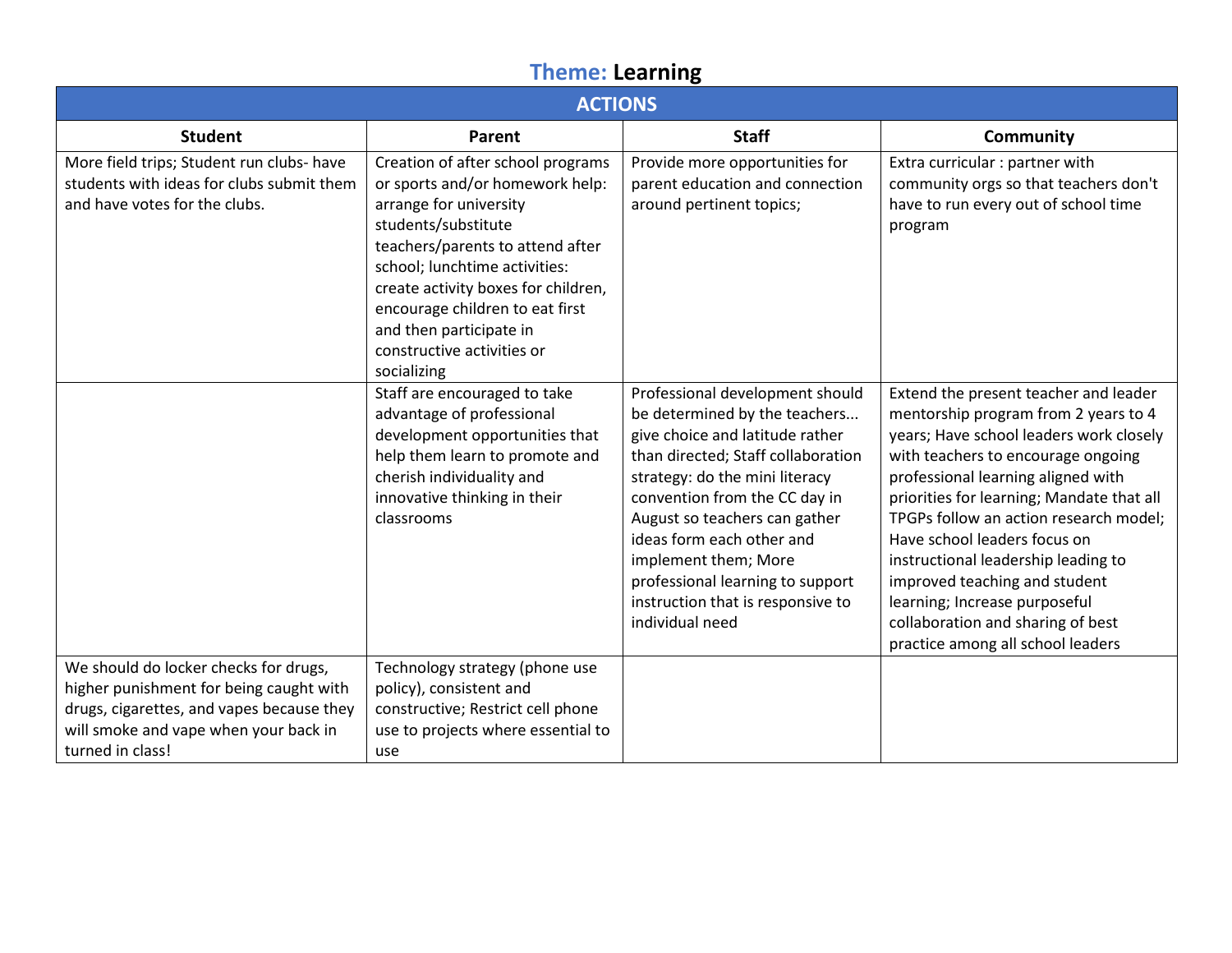|                                                                                                                            | Better transition middle to high<br>school- do 2 tours for students<br>who need it, pair students up with<br>an older student buddy, have<br>helpers identified; Transition from<br>Middle to High School -<br>mentorship from student to<br>student            | Develop Strong and structured<br>mentorship programs  grade 11<br>with $9/8$ with 6 and 5 with 2's                                                                                                                        |                                                                                                                                          |
|----------------------------------------------------------------------------------------------------------------------------|-----------------------------------------------------------------------------------------------------------------------------------------------------------------------------------------------------------------------------------------------------------------|---------------------------------------------------------------------------------------------------------------------------------------------------------------------------------------------------------------------------|------------------------------------------------------------------------------------------------------------------------------------------|
| Relevant teachers; teachers be more<br>understanding                                                                       | Each student is assisted by<br>teachers to view the curriculum,<br>complete assignments, etc.,<br>through the lens of a topic that<br>arouses their passion.                                                                                                    | Extend current brain-based<br>strategies into the classroom; Put<br>more emphasis on feedback<br>rather than the grades; Continue<br>focus on benchmark and<br>formative assessment to meet<br>students where they're at. |                                                                                                                                          |
| Provide students with more assistance &<br>help them be more confident with what<br>they do, like confidence in their work | Put value back on exams; More<br>help for students who struggle-<br>homework club after school, extra<br>help classes run by teachers,<br>teachers available during flex;<br>Tutoring help program for those<br>who can't afford to pay for it out<br>of pocket | Figure out ways to include<br>parents/students in the decision<br>making process for educational<br>streams                                                                                                               | Have the Board lead a visioning process<br>around what academic achievement<br>means and then develop strategies to<br>reach the vision. |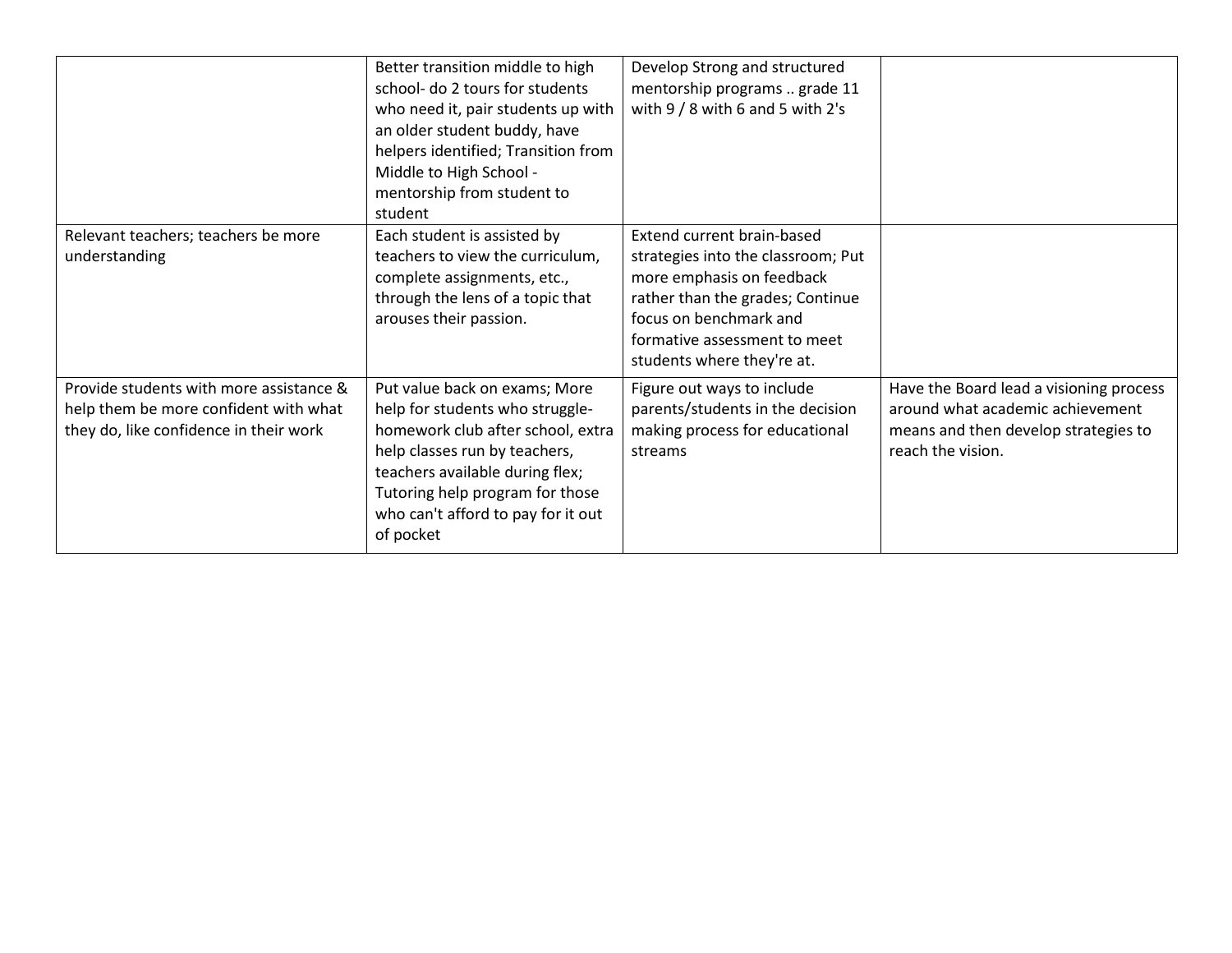## **Town Hall 2018 Theme: Inclusion and Support**

| <b>WHAT IS THE DISTRICT DOOING WELL?</b>                                                                                                                                                   |                                                                             |                                                                                                |                                                                                                                                                                                         |  |
|--------------------------------------------------------------------------------------------------------------------------------------------------------------------------------------------|-----------------------------------------------------------------------------|------------------------------------------------------------------------------------------------|-----------------------------------------------------------------------------------------------------------------------------------------------------------------------------------------|--|
| <b>STUDENT</b>                                                                                                                                                                             | <b>PARENT</b>                                                               | <b>STAFF</b>                                                                                   | <b>COMMUNITY</b>                                                                                                                                                                        |  |
|                                                                                                                                                                                            | Ratio of EAs to coded kids; Support<br>staff $(2)/$ PL                      |                                                                                                |                                                                                                                                                                                         |  |
|                                                                                                                                                                                            | Accepting of all religions;<br>backgrounds; diversity (7)                   | Diversity of students & staff (4);<br>greater awareness of school culture<br>& community needs | Programming sensitive to diverse<br>backgrounds                                                                                                                                         |  |
| Supports for students (3); support for<br>special needs; ELL support (2)                                                                                                                   | Speical needs programming (5);<br>Autism awareness                          | <b>ELL supports</b>                                                                            | Cultural competency opportunities<br>for students & staff; ELL support                                                                                                                  |  |
| FNMI Club; teaching acceptance and<br>character traits; International<br>students/learning from students<br>from other countries (2); attitude of<br>acceptance; treated fairly/ respected | Staff: Making Connections; FNMI -<br>buidling awareness (3)                 | Strides forward in FNMI (District<br>principal/ PL) (2); cultural awareness                    | Increased dedication to<br>reconciliation (2) & welcoming FNMI<br>students/families; honouring<br><b>Blackfoot Territory; work to</b><br>understand diverse experiences of<br>students; |  |
| Inclusive environment (2)                                                                                                                                                                  | All students matter; all students set<br>up for success (2); inclusive (11) | Students first (3); responsive to<br>student needs (9); inclusive (4)                          | Inclusive (3); resources for<br>differentiated student needs (2)                                                                                                                        |  |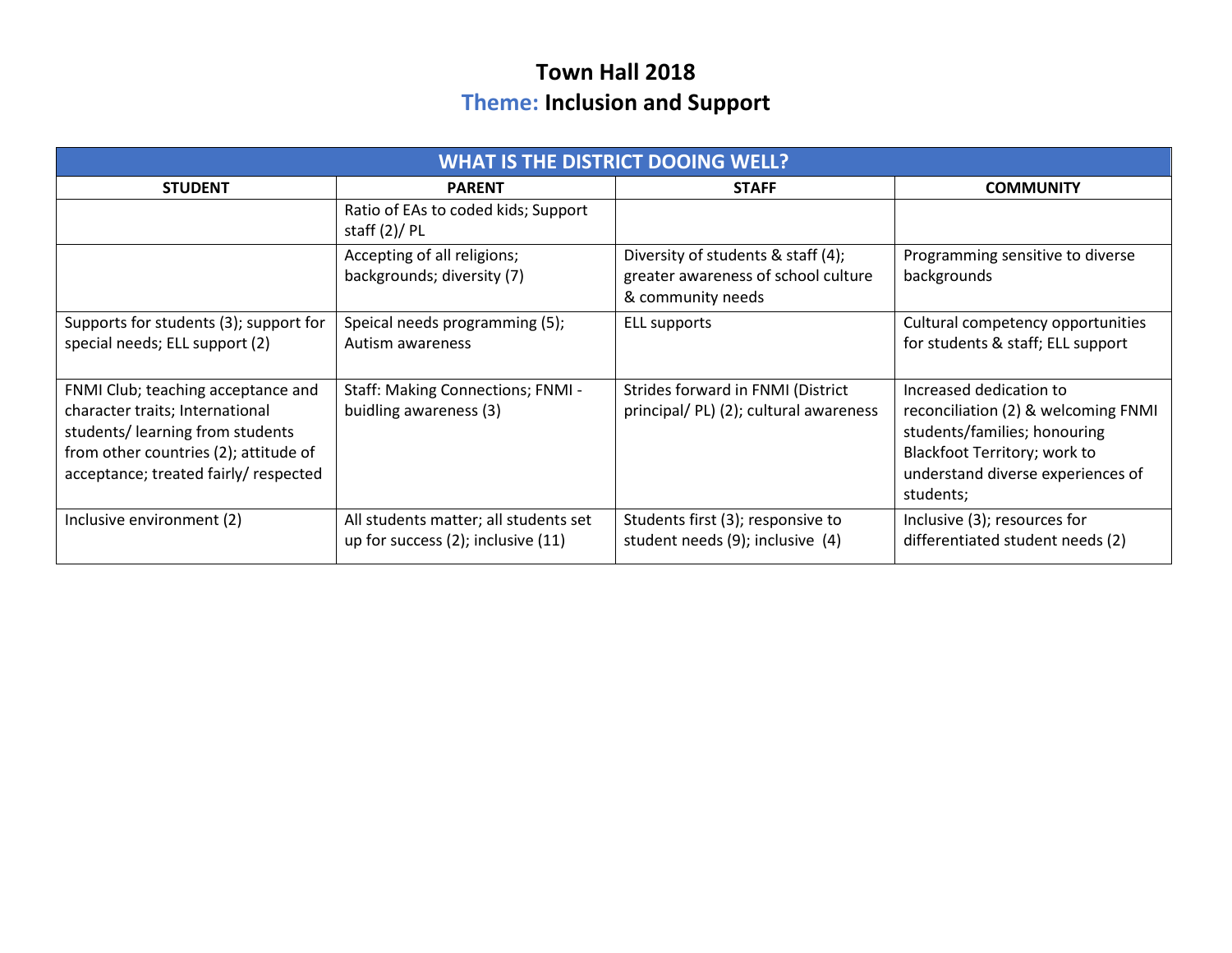# **Theme: Inclusion and Support**

|                                                                                   | <b>WHAT CAN THE DISTRICT DO BETTER?</b>                                                                                                                                                             |                                                                                                                             |                                                                                                         |  |  |
|-----------------------------------------------------------------------------------|-----------------------------------------------------------------------------------------------------------------------------------------------------------------------------------------------------|-----------------------------------------------------------------------------------------------------------------------------|---------------------------------------------------------------------------------------------------------|--|--|
| <b>STUDENT</b>                                                                    | <b>PARENT</b>                                                                                                                                                                                       | <b>STAFF</b>                                                                                                                | <b>COMMUNITY</b>                                                                                        |  |  |
| More EA's                                                                         | EA's (pay, number, prep/PL) (11)                                                                                                                                                                    | EA - number, wage, PL/ mentorship (8)                                                                                       |                                                                                                         |  |  |
| Better transition for ESL; Some ESL<br>parents can't read report cards            |                                                                                                                                                                                                     | ESL support/ PL (2)                                                                                                         |                                                                                                         |  |  |
|                                                                                   | skilled teachers                                                                                                                                                                                    | support teachers - build capacity -<br>address diverse needs (11)                                                           | build teacher capacity for the inclusive<br>leaning of diverse students                                 |  |  |
| Equal opportunities for every<br>student - no matter what class<br>they may be in | value all students; All students<br>matter; inclusive communities (2);<br>no segregated classrooms;<br>transgender washrooms; more<br>inclusion of non-athletes (2);<br>positive peer relationships | improve LGBTQ policies; Non FNMI<br>participate in FNMI learning; Full time<br>FNMI at elementary; Understanding<br>poverty | Develop and implement procedures for<br>inclusion policies - FNMI                                       |  |  |
| Bring different ethnic cultures<br>together to try new things                     | Field trips for all                                                                                                                                                                                 | understanding of resources                                                                                                  | Ensure all district staff understand every<br>opportunity (community) that is<br>available to students. |  |  |
| More educational programs that<br>are focussed on people who learn<br>differently | Stronger programming (special<br>needs/ gifted) (3)                                                                                                                                                 | Review support model for all students<br>(6); Support for struggling learners (2)                                           | full-time wrap around service providers<br>(Making Connections, FNMI)                                   |  |  |
| More class pets                                                                   | site based funding                                                                                                                                                                                  | Meeting children & families where they<br>are at                                                                            |                                                                                                         |  |  |
|                                                                                   |                                                                                                                                                                                                     | support staffing - classroom needs                                                                                          |                                                                                                         |  |  |
|                                                                                   |                                                                                                                                                                                                     | More speech/language                                                                                                        |                                                                                                         |  |  |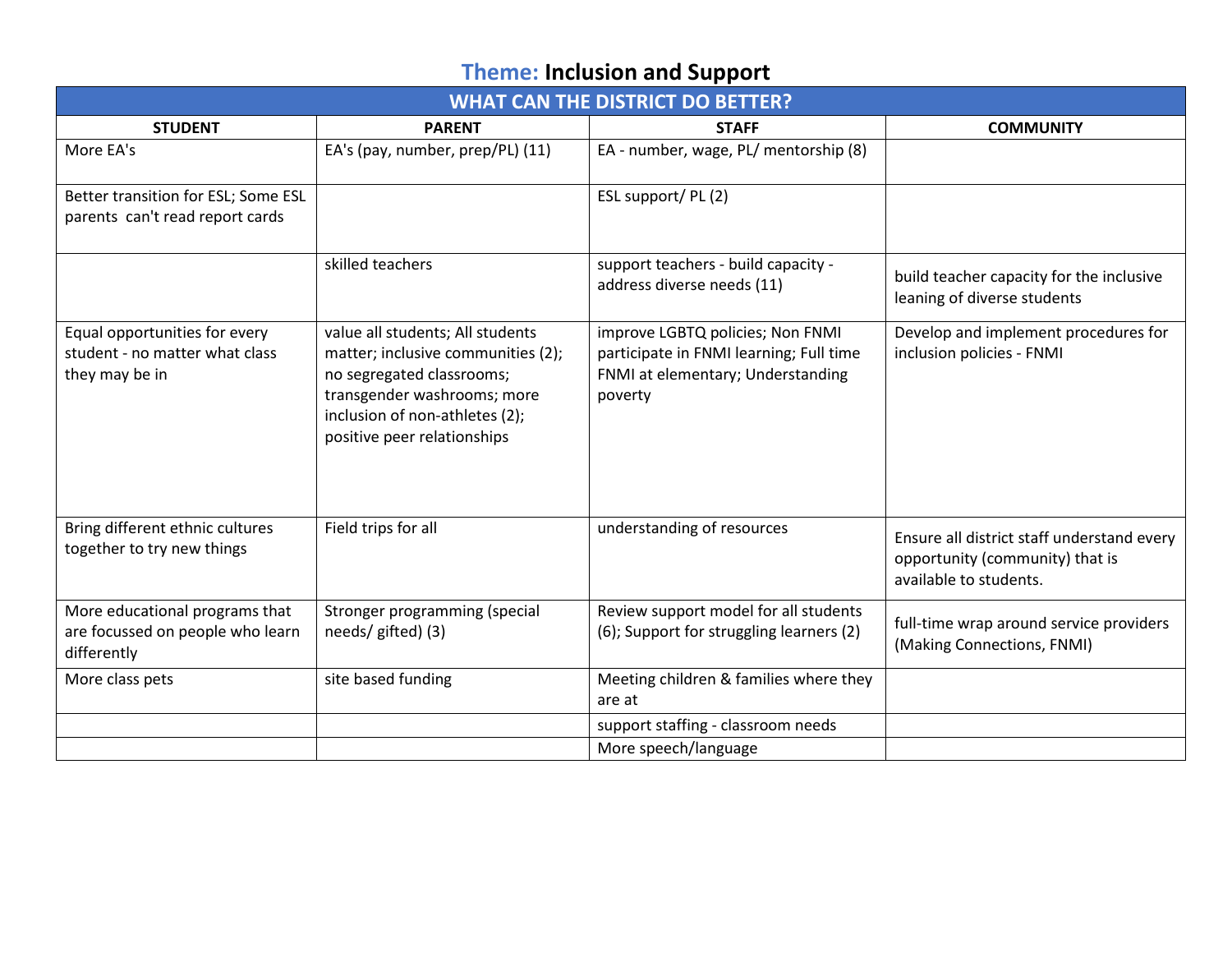# **Theme: Inclusion and Support**

| <b>ACTIONS</b>                                                                                  |                                                                                                                                                                                                                                          |                                                                                                                                                                                          |                                                                                                           |  |
|-------------------------------------------------------------------------------------------------|------------------------------------------------------------------------------------------------------------------------------------------------------------------------------------------------------------------------------------------|------------------------------------------------------------------------------------------------------------------------------------------------------------------------------------------|-----------------------------------------------------------------------------------------------------------|--|
| <b>STUDENT</b>                                                                                  | <b>PARENT</b>                                                                                                                                                                                                                            | <b>STAFF</b>                                                                                                                                                                             | <b>COMMUNITY</b>                                                                                          |  |
| We should change the way we<br>teach some classes because not<br>everybody learns the same way. | Eliminate Segregated classrooms.<br>Have teachers supported to learn<br>more differentiated instruction and<br>feel supported to do so. Ensure<br>appropriate support; EA;s for all<br>elementary classes (K-4) with over<br>17 students |                                                                                                                                                                                          | Build teacher capacity for inclusion: in-<br>services with experts (behaviour,<br>diagnostic specialists) |  |
|                                                                                                 | re-evaluate the standards around<br>becoming an EA; A's dont have<br>enough training. EA's should be<br>trained specific to the disability or<br>area they will be working in. Ie.<br>Strategies for ESL students                        | Continued and focused training for<br>educational assistants. Strategy: create a<br>Mentorship program for them (similar<br>to what our new teachers have)                               | Coordinate the professional learning of<br>EAs within schools and throughout the<br>district              |  |
|                                                                                                 | School autonomy on how to spend<br>the inclusive funding pot. A clear<br>explanation as to how that funding<br>is doled out to individual schools.                                                                                       | Sit down with staff GSA representatives<br>and come up with specific policies for<br>LGQTQ+ staff; Implement mandatory<br>training for all staff regarding LQBTQ+<br>staff and students. |                                                                                                           |  |
|                                                                                                 | Focus on Indigenous education; be<br>specific to Treaty 7; history;<br>involvement of community (e.g.<br>elders); more cultural events; more<br>discussion of race and racism                                                            | Greater celebration and awareness of<br>Blackfoot culture, with the goal of<br>ensuring families feel welcome and<br>supported--Blackfoot flags and<br>language                          | Hire site-based Elders or First Nations<br>liaison personnel at every school                              |  |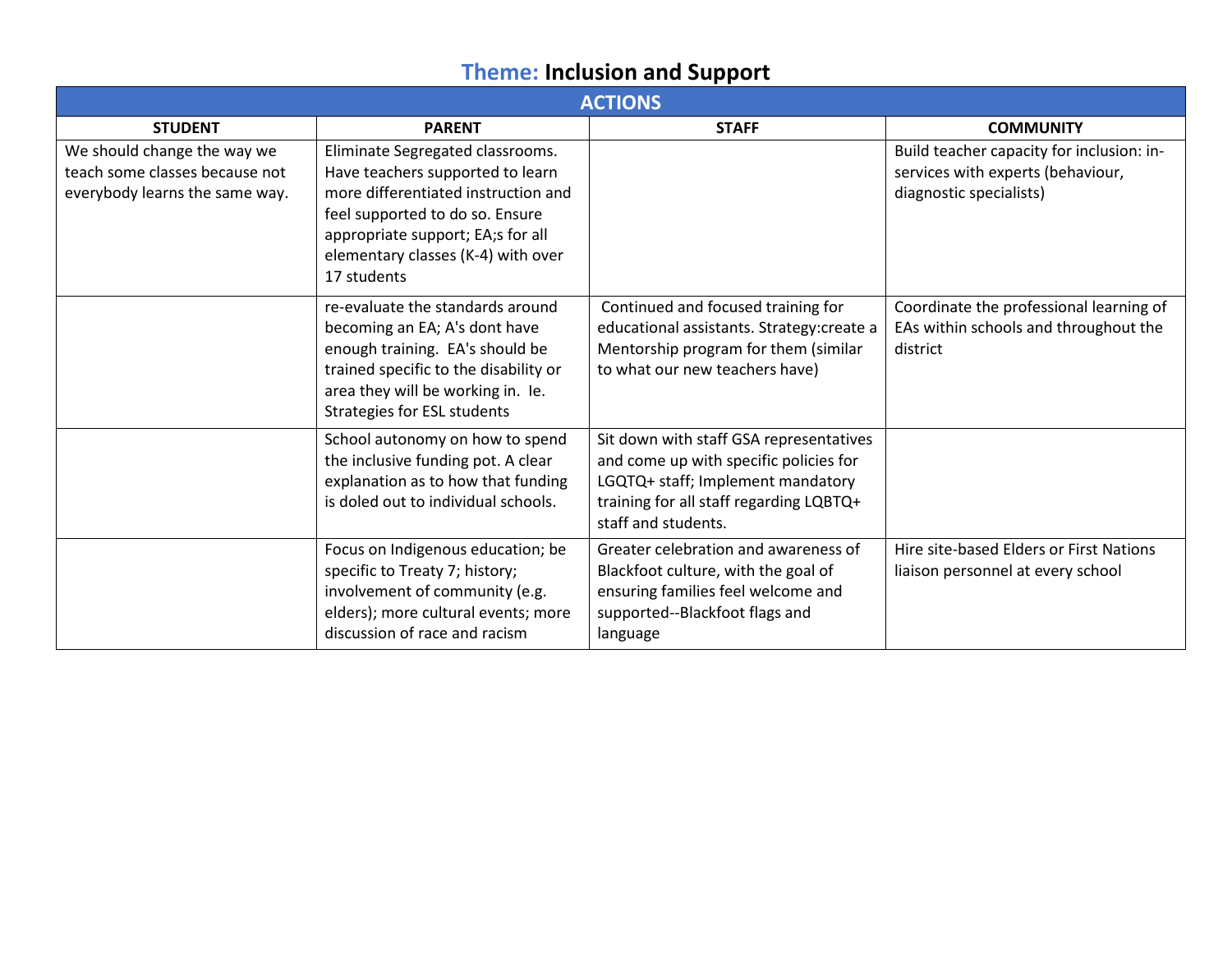## **Town Hall 2018 Theme: Communication Decision Making**

| <b>WHAT IS THE DISTRICT DOING WELL?</b>                                                                                             |                                                                                                             |                                                                                   |                                                                                                                                                 |  |
|-------------------------------------------------------------------------------------------------------------------------------------|-------------------------------------------------------------------------------------------------------------|-----------------------------------------------------------------------------------|-------------------------------------------------------------------------------------------------------------------------------------------------|--|
| <b>STUDENT</b>                                                                                                                      | <b>PARENT</b>                                                                                               | <b>STAFF</b>                                                                      | <b>COMMUNITY</b>                                                                                                                                |  |
| Share ideas with teachers;<br>communication with teachers                                                                           | Communicaiton (5); Listen well;<br>transparency; teacher-parent<br>communication (2);                       | Communication (5); financial<br>reporting to public;                              | Communication person; collaboration<br>between schools fostered/<br>community spirit                                                            |  |
|                                                                                                                                     | Community connections &<br>involvment (4); good collaboration<br>with community/ stakeholders (2)           | Collaboration (3); work with<br>community partners (5); incredible<br>networking; | Sharing information/ working with<br>community program staff (2); great<br>collaboration with faculty; increased<br>collaboration with industry |  |
| Involvment in decision-making (3);<br>have a voice in the District; District<br>Advisory group (3); platform for<br>speaking freely | Opporunties for engagement/<br>involvement/input (8); School<br>Councils(3); District School Council<br>(2) | Opportunity for student voice                                                     | Open to community involvement;<br>open to diverse community<br>partnerships (4); sharing of expertise<br>with U of L                            |  |
|                                                                                                                                     |                                                                                                             |                                                                                   | Parent communication with teachers                                                                                                              |  |
|                                                                                                                                     | New trustees appear eager to engage                                                                         | Response                                                                          |                                                                                                                                                 |  |
| Highlighting different schools &<br>activities                                                                                      | Recognizing excellence                                                                                      | Sharing what schools are doing well<br>(e.g. website)                             |                                                                                                                                                 |  |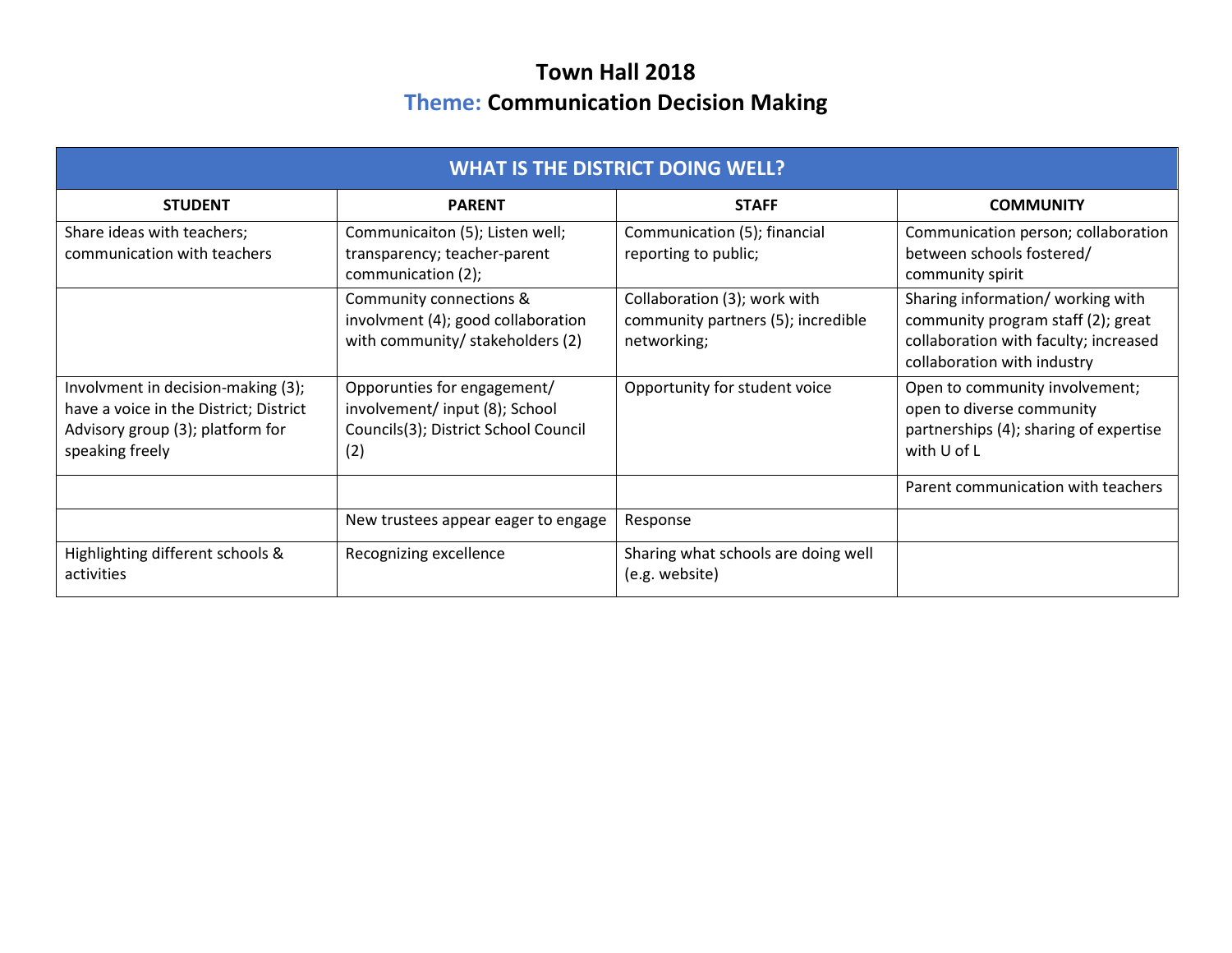# **Theme: Communication Decision Making**

|                                                                                                               | <b>WHAT CAN THE DISTRICT DO BETTER?</b>                                                                                     |                                                                                          |                                                                                                                   |  |
|---------------------------------------------------------------------------------------------------------------|-----------------------------------------------------------------------------------------------------------------------------|------------------------------------------------------------------------------------------|-------------------------------------------------------------------------------------------------------------------|--|
| <b>STUDENT</b>                                                                                                | <b>PARENT</b>                                                                                                               | <b>STAFF</b>                                                                             | <b>COMMUNITY</b>                                                                                                  |  |
| More input from parents;<br>involve students in Town Hall                                                     | Open to feedback/concerns (5);                                                                                              | all stakeholders re: District-wide<br>changes (2); include teachers (e.g.<br>budget) (2) | More consulation with statekholders in the<br>community when starting programs (2)                                |  |
| Communication and support<br>between schools; less tension<br>& competition - more healthy<br>connections (4) | Interaction among parents                                                                                                   |                                                                                          | Enhance collaboration among schools                                                                               |  |
| Communication within staff<br>to reduce students stress;<br>better communication with<br>staff & students     | More social media communication;<br>student progress; website same<br>structure; Town Hall action reports;<br>communication | Communication; consistent parent<br>communication                                        | Increase communications with business and<br>industry                                                             |  |
| Parents don't attend School<br>Council meetings because<br>everything is good                                 | engaging parents/ parent voice/<br>value parents (4)                                                                        | Understanding of teacher/ parent<br>roles; accountability of<br>parents/students         | Make community connections more systemic<br>so bringing community in doesn't just fall to<br>individual teachers. |  |
| More communication with<br>students (2);                                                                      | Advocacy with government (2)                                                                                                | Student voice                                                                            |                                                                                                                   |  |
| Give students more<br>opportunities to see what the<br>district is doing                                      | Transparency (2)                                                                                                            | Conversations stick to learning and<br>community                                         | Concentrate on enacting the Calls for Action                                                                      |  |
| Naming new middle school<br>"The New Middle School" for<br>the first year                                     | International students/homestay                                                                                             | Fewer priorities/ finish initiatives<br>before starting new                              |                                                                                                                   |  |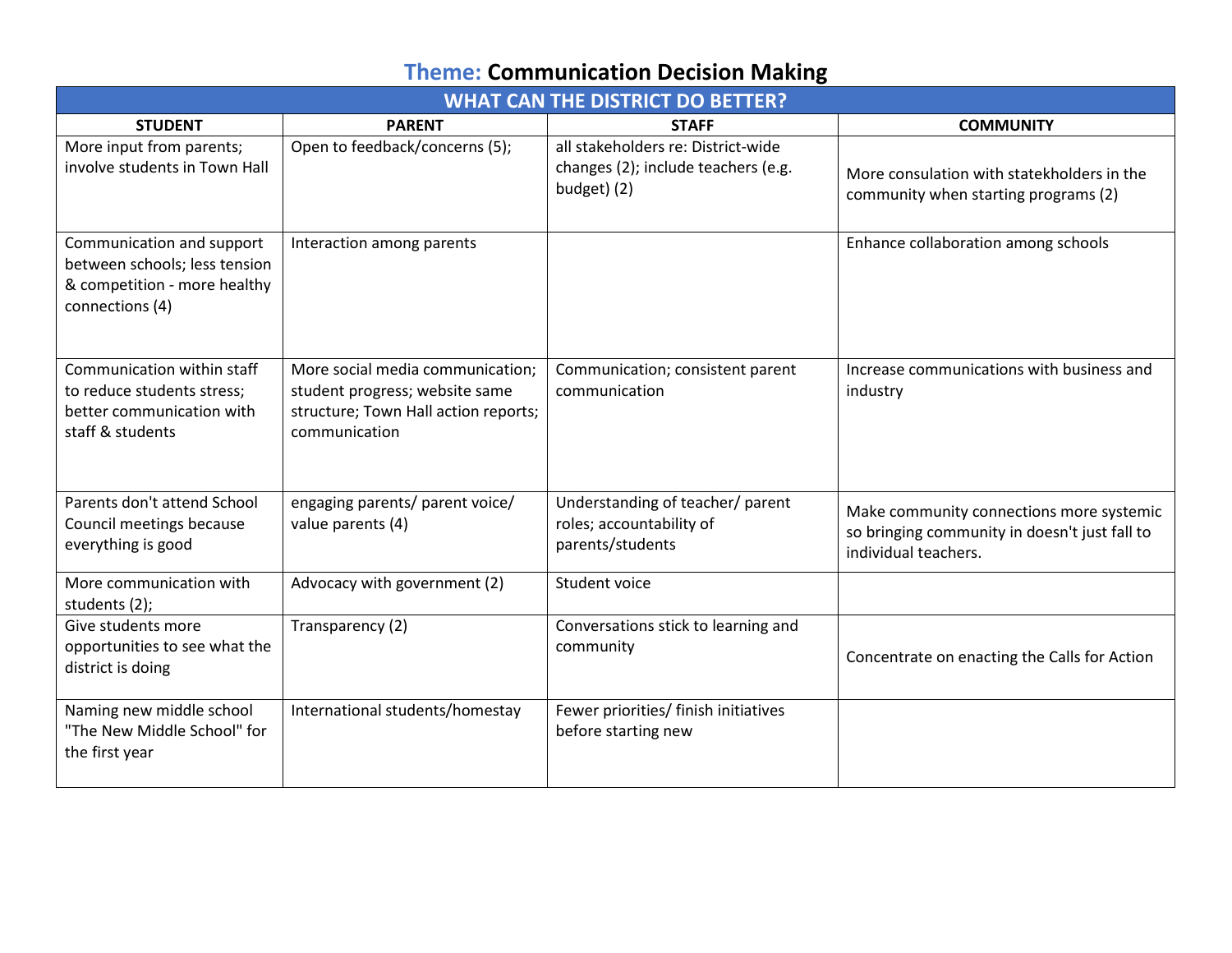# **Theme: Communication Decision Making**

| <b>ACTIONS</b>                                                                                                                                                         |                                                                                                                                                                                                     |                                                                                                                                                                   |                                                                                                                                                                     |  |
|------------------------------------------------------------------------------------------------------------------------------------------------------------------------|-----------------------------------------------------------------------------------------------------------------------------------------------------------------------------------------------------|-------------------------------------------------------------------------------------------------------------------------------------------------------------------|---------------------------------------------------------------------------------------------------------------------------------------------------------------------|--|
| <b>STUDENT</b>                                                                                                                                                         | <b>PARENT</b>                                                                                                                                                                                       | <b>STAFF</b>                                                                                                                                                      | <b>COMMUNITY</b>                                                                                                                                                    |  |
|                                                                                                                                                                        | Move the board mtg from<br>afternoon to evening                                                                                                                                                     | Investing in a third-party review (audit)<br>of parent engagement techniques                                                                                      | Having all 51 staff improve to there<br>understanding of what is available to<br>students in the community. Action 51 admin.<br>to identify from the community bus  |  |
| Topic: providing engagement<br>for students between schools;<br>Strategy: building advisory<br>councils from each area of<br>the city, or student advisory<br>councils | Find more ways to engage parents<br>that show that what they have to<br>say is heard; Bring parents into the<br>conversation at the beginning of<br>the process. Work together to<br>achieve goals. | Enhanced community engagement: set<br>up an online network where<br>community orgs can tell what they<br>need/offer and teachers can tell what<br>they need/offer | Consult with community stakeholders before<br>new programs are implemented. STATEGY:<br>hold town halls and invite support workers<br>and target populations        |  |
| Town Hall meeting was a<br>success; should continue and<br>keep inviting students                                                                                      | Transparency: have trustees<br>discuss and make decisions at<br>board meetings and not make<br>decisions while in camera                                                                            | Open communication - answering<br>parents, student and staff inquiries in a<br>timely manner with open information                                                |                                                                                                                                                                     |  |
|                                                                                                                                                                        | Be open to feedback and to make<br>changes after decisions have been<br>made                                                                                                                        | Hold mini-round tables throughout the<br>school year                                                                                                              |                                                                                                                                                                     |  |
|                                                                                                                                                                        | Get more parents out to school<br>Councils by providing a 10 per cent<br>reduction in school fees                                                                                                   |                                                                                                                                                                   |                                                                                                                                                                     |  |
|                                                                                                                                                                        | Provincial relations. There should<br>be representation on all provincial<br>organizations so that the district<br>can advocate from multiple<br>perspectives.                                      | Campaign government to increase<br>supports in all school eg. Ea,<br>counselling, making connections,<br>FNMI. Have someone to spearhead.                         |                                                                                                                                                                     |  |
|                                                                                                                                                                        | Be open about the safe protocols<br>when there is danger at school. Let<br>parents know what would be<br>protocol for when school needs to<br>be closed                                             | hire a Community Engagement Liaison<br>to facilitate connections                                                                                                  | Have a coordinator to organize, maybe<br>community youth programs provide a<br>designated person to ask, who could make<br>referrals to appropriate community links |  |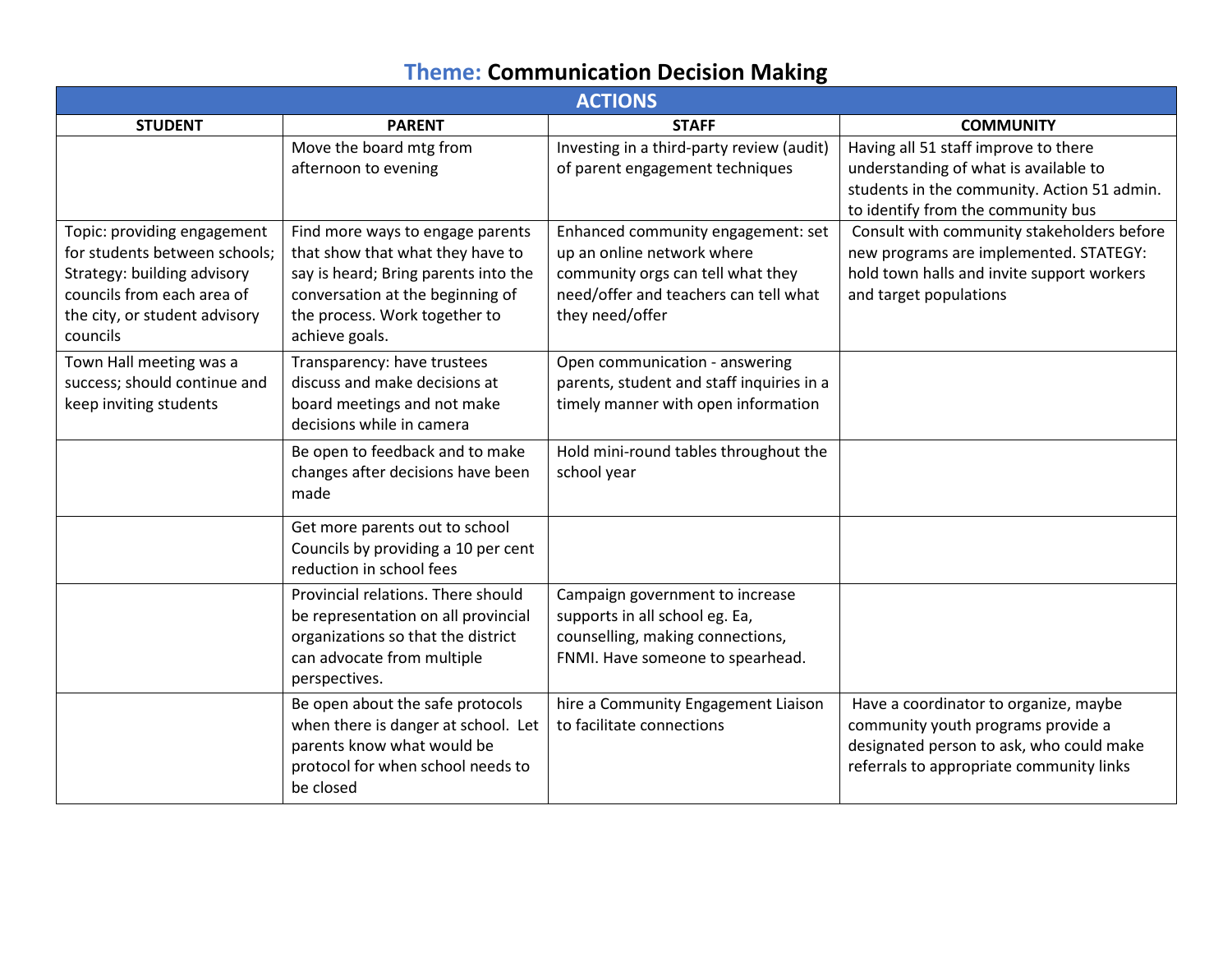## **Town Hall 2018 Theme: Wellness**

| <b>WHAT IS THE DISTRICT DOING WELL?</b>                                                                                               |                                                                                                  |                                                                                                                                                 |                                              |
|---------------------------------------------------------------------------------------------------------------------------------------|--------------------------------------------------------------------------------------------------|-------------------------------------------------------------------------------------------------------------------------------------------------|----------------------------------------------|
| <b>STUDENT</b>                                                                                                                        | <b>PARENT</b>                                                                                    | <b>STAFF</b>                                                                                                                                    | <b>COMMUNITY</b>                             |
|                                                                                                                                       | Breakfast programs; supporting basic<br>needs                                                    | Family supports; broad range of<br>support for families                                                                                         |                                              |
|                                                                                                                                       | Support for staff (2)                                                                            | Excellent relationships - Board/ Exec<br>Council/ school admin/ staff;<br>relationship with Ed Centre; Board<br>support                         |                                              |
| Safe environment (2); welcoming;<br>community feel; Support; District<br>never gives up on you; I look forward<br>to coming to school | Welcoming schools/ safe and caring<br>(4)/ positive school culture (3) /<br>community culture(6) | Safe and caring schools (6); positive<br>people; welcoming (5); community<br>(2); positive relationship among<br>colleagues; support for admin; | Safe, open hospitable school<br>environments |
| Support for mental health;<br>counselling                                                                                             | Counselling                                                                                      | Wrap around services - Making<br>connections, teacher counsellors,<br><b>FNMI</b> (3)                                                           | <b>Wellness focus</b>                        |
| <b>Healthy fundraisers</b>                                                                                                            | Respect                                                                                          | Pride                                                                                                                                           |                                              |
|                                                                                                                                       | Putting importance on health and<br>wellness; physical activity                                  |                                                                                                                                                 |                                              |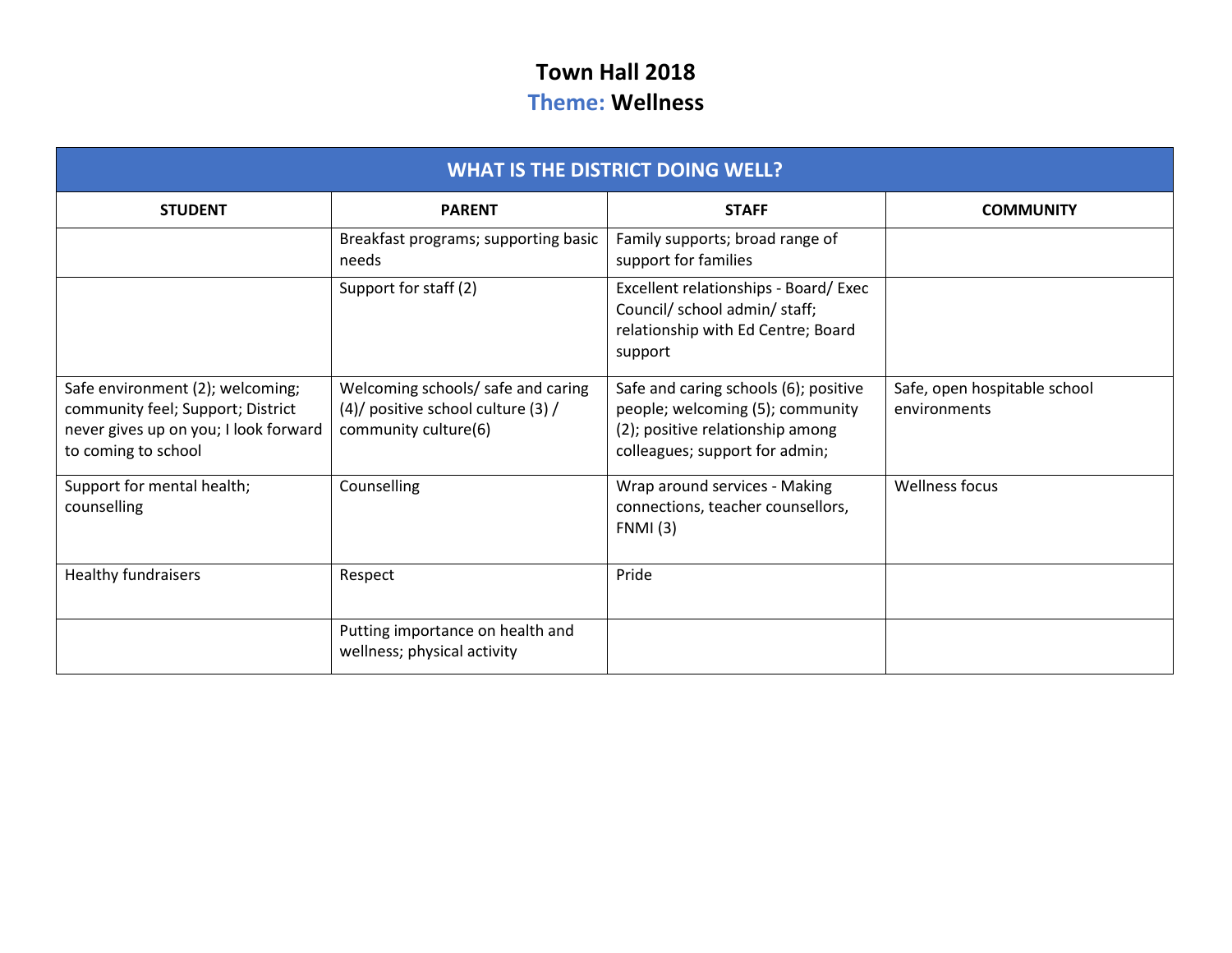#### **Theme: Wellness**

| <b>WHAT CAN THE DISTRICT DO BETTER</b>                                                                                                                                                                                                   |                                                                                             |                                                                                                  |                                                                                                                                                                                               |
|------------------------------------------------------------------------------------------------------------------------------------------------------------------------------------------------------------------------------------------|---------------------------------------------------------------------------------------------|--------------------------------------------------------------------------------------------------|-----------------------------------------------------------------------------------------------------------------------------------------------------------------------------------------------|
| <b>STUDENT</b>                                                                                                                                                                                                                           | <b>PARENT</b>                                                                               | <b>STAFF</b>                                                                                     | <b>COMMUNITY</b>                                                                                                                                                                              |
| Mental health (6)                                                                                                                                                                                                                        | mental health education/ support<br>(6)                                                     |                                                                                                  | Increase mental health supports (6);<br>emotional & psychological literacy                                                                                                                    |
| Students need to feel safe in school<br>and with peers - no tolerance for<br>bullies (2); stricter on bullying,<br>vaping, drugs (3); stop raging; self-<br>defence; drug awareness/ addictions<br>- middle school (2); more supervision | safety protocol/ programs (2); safety<br>patrol (2); use of Safe Arrival (4)                | traffic safety; early intervention at<br>elementary (2)                                          | Support parents and teachers to<br>address drug use and addiction in the<br>face of legalized marijuana, supervised<br>consumption site, and common<br>occurance of illegal drugs in schools. |
| Have more teacher/student activities<br>- play games / clubs - discussion<br>outside the classroom; emphasize<br>breaks; physical activity (2); more<br>freedom                                                                          | Recess groups/ indoor recess<br>activities (3); active lifestyle (2); staff<br>wellness (2) | Technology/ lifestyle balance;<br>Stress Health Ed. (2); Helathy<br>balance (4);                 | Balance (2) Continue to grow LGBTQ<br>polices and practices (2)                                                                                                                               |
| More counsellors (4); Educate<br>teachers - behavioural attitudes of<br>students; supports for families/<br>relationships (2)                                                                                                            | counsellors (elementary) (3); social/<br>behavioural                                        | FSLC; teacher training - mental<br>health; counselling; support for<br>trauma/ mental health (8) | Every staff member should be a point of<br>entry for mental wellness support                                                                                                                  |
| Healthier food in cafeteria                                                                                                                                                                                                              | Healthy food focus (2); food<br>programs/cafeteria (3)                                      | Breakfast/ lunch programs (2)                                                                    |                                                                                                                                                                                               |
| Promote respect between students/<br>respect for staff; environment                                                                                                                                                                      | Respect (2)                                                                                 | Staff - expectations (2)                                                                         |                                                                                                                                                                                               |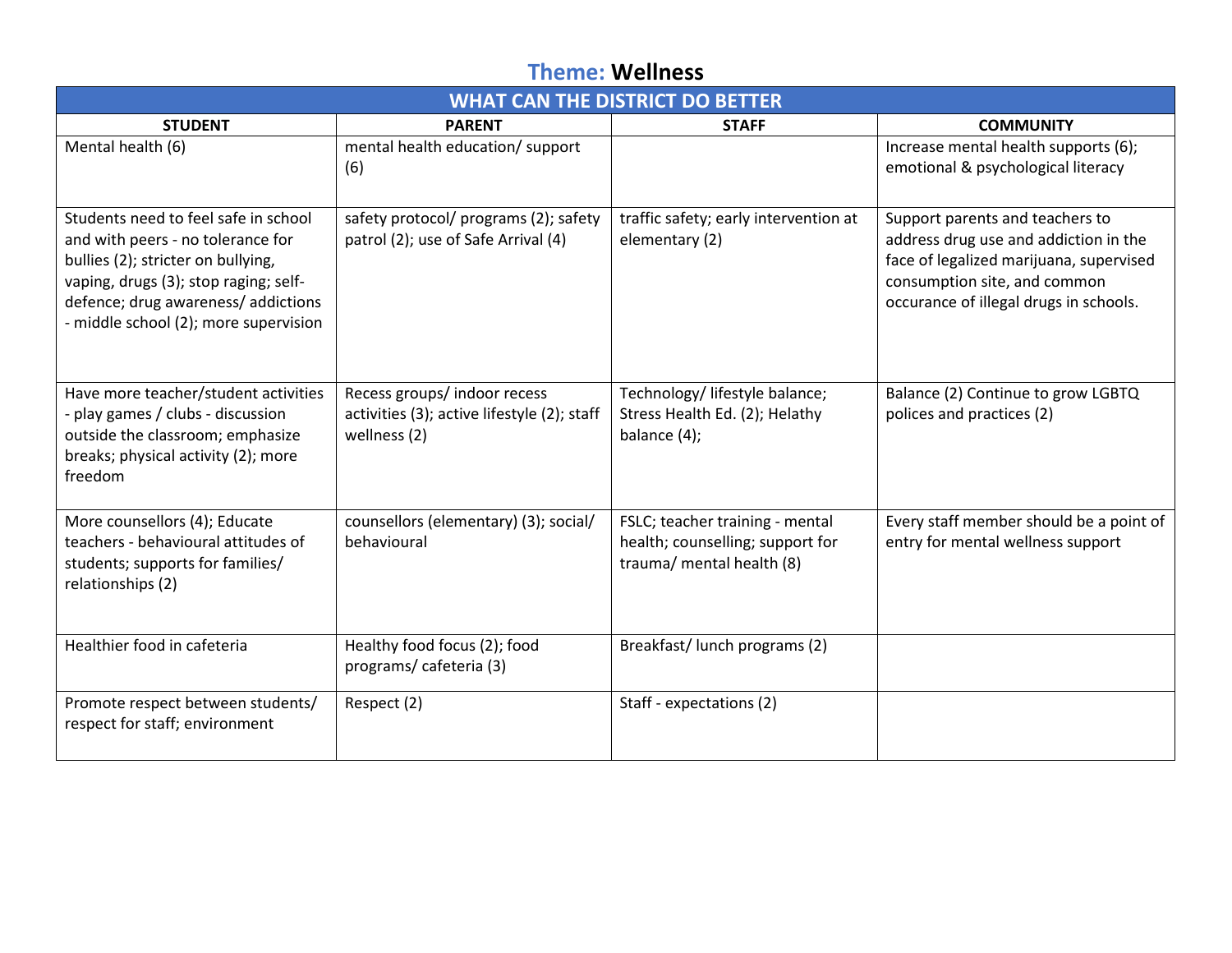#### **Theme: Wellness**

| <b>ACTIONS</b> |                                                                                                                                                                                                                                                                                                                                                                     |                                                                      |                                                                                                                                                                                                                                |  |
|----------------|---------------------------------------------------------------------------------------------------------------------------------------------------------------------------------------------------------------------------------------------------------------------------------------------------------------------------------------------------------------------|----------------------------------------------------------------------|--------------------------------------------------------------------------------------------------------------------------------------------------------------------------------------------------------------------------------|--|
| <b>STUDENT</b> | <b>PARENT</b>                                                                                                                                                                                                                                                                                                                                                       | <b>STAFF</b>                                                         | <b>COMMUNITY</b>                                                                                                                                                                                                               |  |
|                | Safety: enforce crossing safely on<br>crosswalks                                                                                                                                                                                                                                                                                                                    | Traffic safety - work with police<br>services to come up with a plan | Better procedures when suicide occurs<br>in the school                                                                                                                                                                         |  |
|                | Technology: awareness and support<br>for addictions (e.g., social media,<br>etc.) and support strategies.                                                                                                                                                                                                                                                           |                                                                      | Provide specific and practical supports<br>for teachers and parents in Elementary<br>schools to support children with gender<br>dysphoria; Develop a transgender<br>(gender dysphoria) guide for<br>elementary school teachers |  |
|                | District 51 needs to look at<br>supporting teachers so they feel<br>supported                                                                                                                                                                                                                                                                                       |                                                                      |                                                                                                                                                                                                                                |  |
|                | Partnering with food producers<br>(farms, colonies, factories,<br>wholesalers) or educators<br>(Lethbridge College, etc.) food<br>production, cooking skills, access to<br>healthy foods. Do not allow<br>unhealthy choices to be accessible in<br>schools (only healthy hot lunches, no<br>pop, etc); hot lunches with trained<br>chef and nutritionist consultant |                                                                      |                                                                                                                                                                                                                                |  |
|                | Action: Conducting research on the<br>benefits (or drawbacks) on longer<br>nutrition, brain breaks (10-15-20<br>min or so) for all levels,                                                                                                                                                                                                                          |                                                                      |                                                                                                                                                                                                                                |  |
|                | PE Specialists teaching daily PE;<br>recognize importance of physical<br>literacy                                                                                                                                                                                                                                                                                   |                                                                      |                                                                                                                                                                                                                                |  |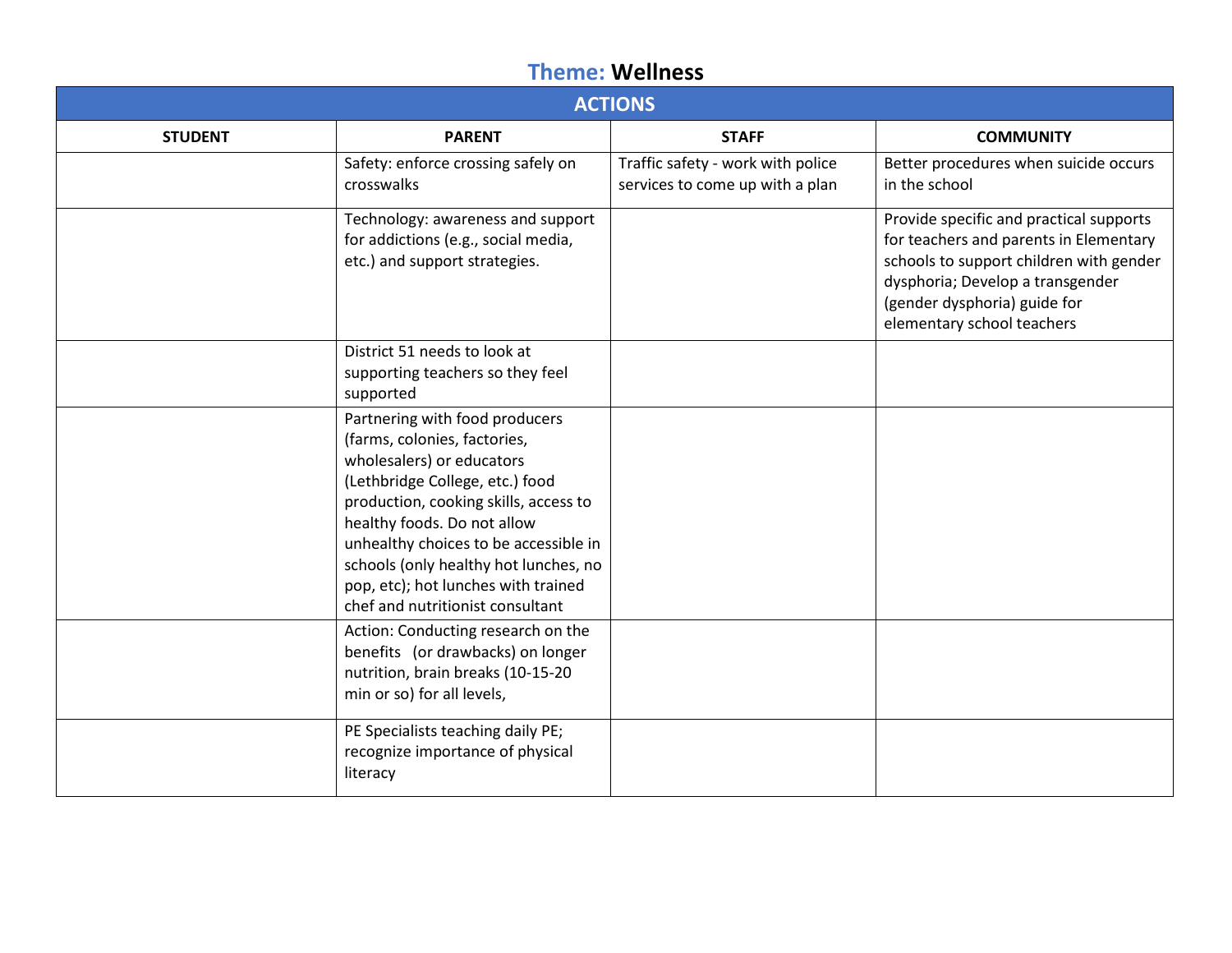## **Town Hall 2018 Theme: Preparation for the Future**

| <b>WHAT IS THE DISTRICT DOING WELL?</b>                |                                    |                           |                             |  |
|--------------------------------------------------------|------------------------------------|---------------------------|-----------------------------|--|
| <b>STUDENT</b>                                         | <b>PARENT</b>                      | <b>STAFF</b>              | <b>COMMUNITY</b>            |  |
| Work experience                                        | RAP program (2)                    |                           | RAP program                 |  |
|                                                        | Volunteerism; community minded (2) | Character Ed              |                             |  |
| Exposing students to different ideas &<br>perspectives |                                    |                           |                             |  |
|                                                        | Culture of innovation              | Innovation                |                             |  |
| Presenting large # of future options                   | Involving community;               |                           |                             |  |
| Different pathways to graduate                         |                                    | Allowance for risk-taking | Career exploration          |  |
| Can pursue hobbies/ interests                          | Students can pursue talents        |                           | Forward thinking, proactive |  |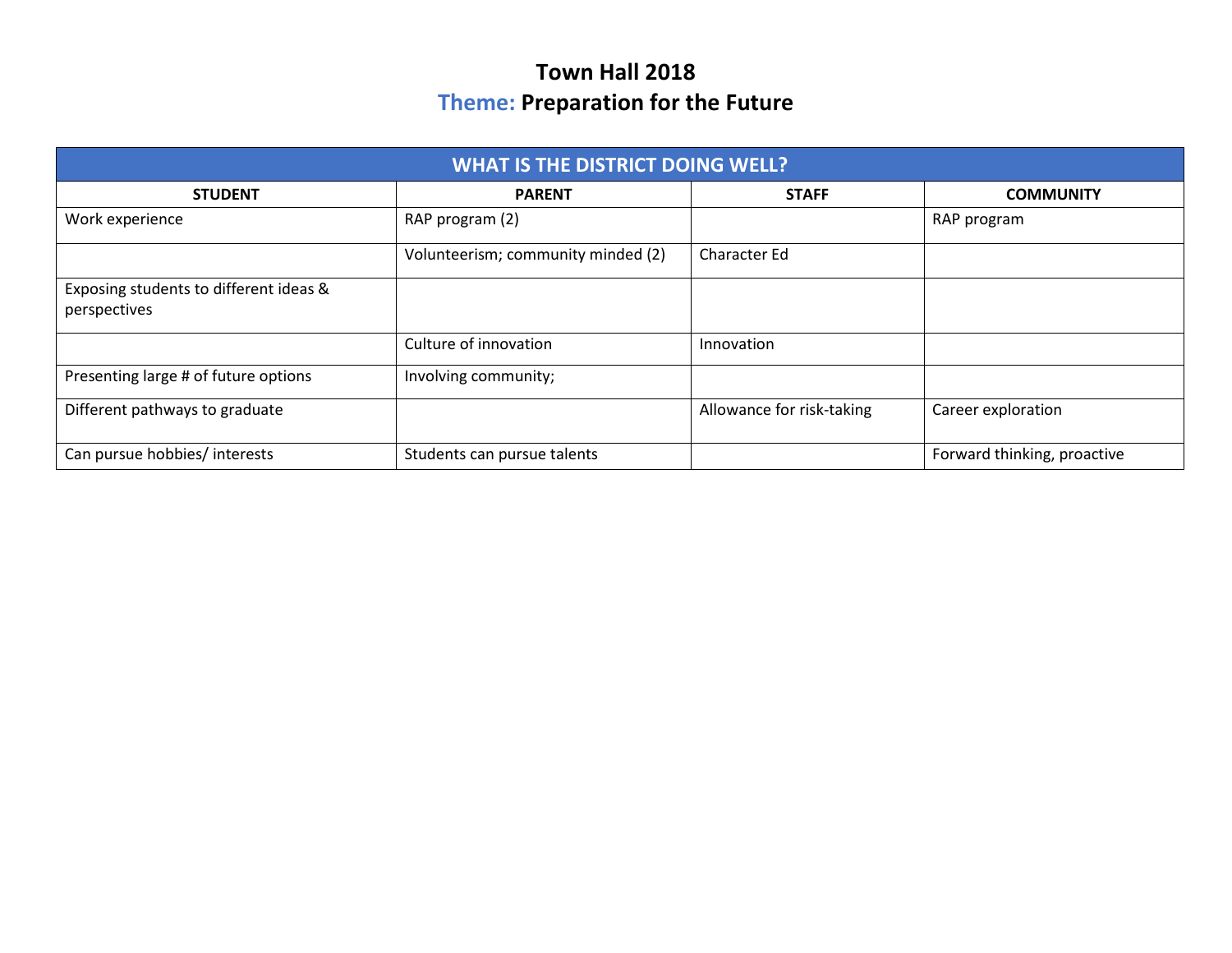# **Theme: Preparation for the Future**

| <b>WHAT CAN THE DISTRICT DO BETTER?</b>                                             |                                                          |                                                                    |                                                                                                 |
|-------------------------------------------------------------------------------------|----------------------------------------------------------|--------------------------------------------------------------------|-------------------------------------------------------------------------------------------------|
| <b>STUDENT</b>                                                                      | <b>PARENT</b>                                            | <b>STAFF</b>                                                       | <b>COMMUNITY</b>                                                                                |
| Prepare students for life on their<br>own (4)                                       | life skills/ relevant curriculum                         | Relevancy of curriculum; real world<br>problem solving             | More emphasis on time management<br>and study skills                                            |
|                                                                                     | Volunteerism/ service (4)                                | Volunteerism/ service learning (3)                                 | Increase expectations of student<br>volunteerism                                                |
| Financial preparedness/ financial<br>literacy - not CALM (6); revamp<br>CALM/Health | financial literacy (2)                                   | Life skills/ Financial literacy/ journalism<br>(6)                 | <b>Teach financial literacy</b>                                                                 |
| Trades need to be brought back<br>for all students                                  | job preparation (3); trades<br>programs; local economy   | Workplace readiness; More work<br>experience/trades (2)            | Preparedness for the trades and life in<br>the working world                                    |
| More connections with post<br>secondary for easier transition (2)                   | Parent info re: streams of ed                            | Prepare post-secondary; parent<br>partnerships (high school)       | Emphasize different paths to post<br>secondary; Infuse career education -<br>younger grades (2) |
|                                                                                     | Adaptation/dynamic environment;<br>innovation/technology | Fail to succeed/resiliency (2)                                     | Personal development supports to<br>grow into genuinely good citizens for<br>our community      |
| Stop treating us like babies                                                        | student responsibility (3)                               | Independence/responsibility (3)                                    | Student consequences                                                                            |
|                                                                                     | Engage in learning guided by<br>passions                 | Follow passions - pursue areas of<br>interest - student choice (5) | Prioritize hiring diverse staff                                                                 |
|                                                                                     | community partnerships                                   | Community partnerships                                             |                                                                                                 |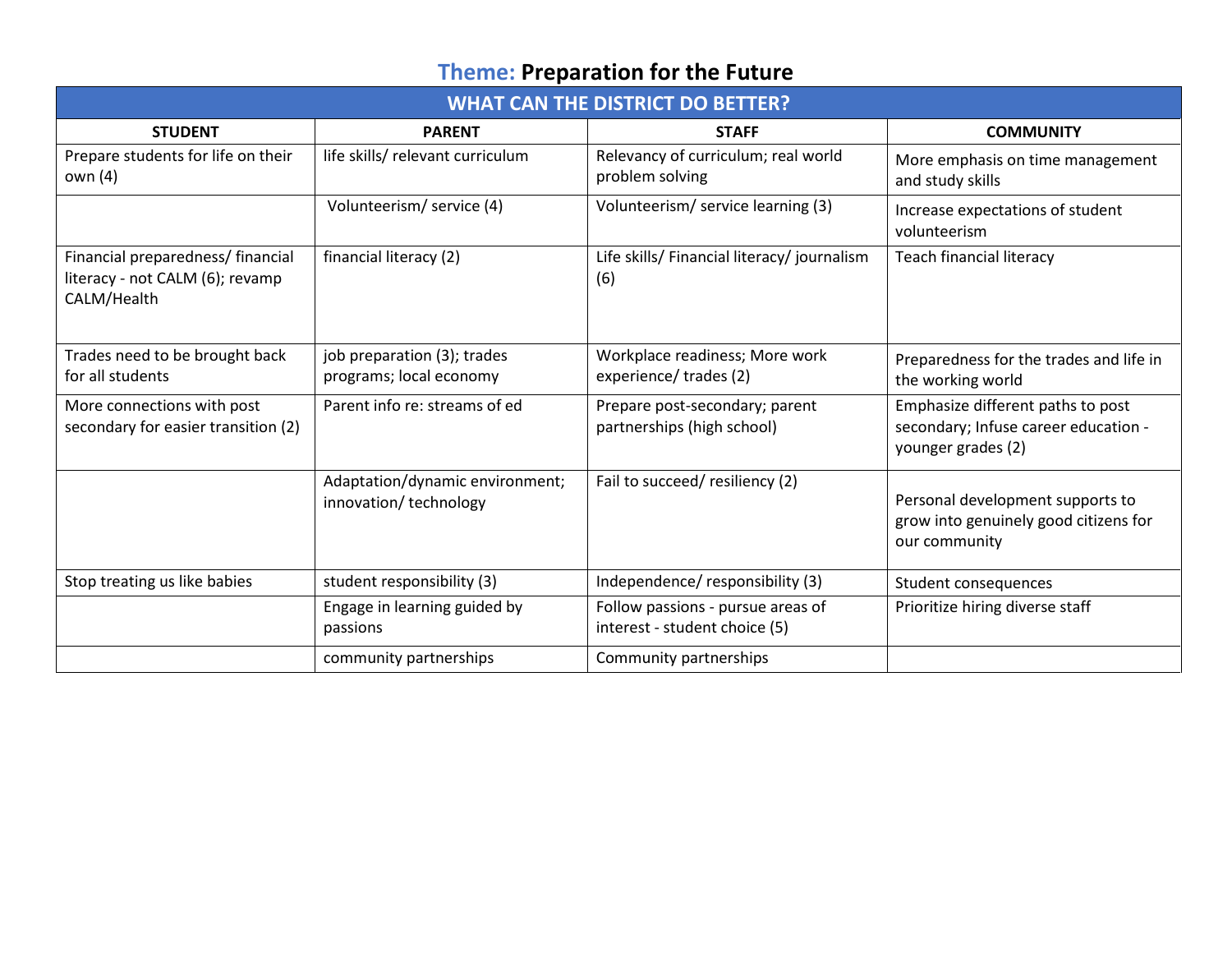# **Theme: Preparation for the Future**

| <b>ACTIONS</b>                                                                                                                                                                                       |                                                                                                                                                                                                                                                                            |                                                                                               |                                                                                                  |
|------------------------------------------------------------------------------------------------------------------------------------------------------------------------------------------------------|----------------------------------------------------------------------------------------------------------------------------------------------------------------------------------------------------------------------------------------------------------------------------|-----------------------------------------------------------------------------------------------|--------------------------------------------------------------------------------------------------|
| <b>STUDENT</b>                                                                                                                                                                                       | <b>PARENT</b>                                                                                                                                                                                                                                                              | <b>STAFF</b>                                                                                  | <b>COMMUNITY</b>                                                                                 |
| Need a better calm program to<br>prepare students for life on their<br>own. Need to revamp calm<br>program.                                                                                          | District wide revision on what<br>"LifeSkills" as a course                                                                                                                                                                                                                 |                                                                                               |                                                                                                  |
| Give more opportunities to learn<br>about careers with a more diverse<br>selection instead of the usual                                                                                              | Connect with the community to<br>bring in innovation and those that<br>have knowledge they can share                                                                                                                                                                       |                                                                                               | Topic: career development Bring back<br>career day                                               |
| Goals. Have students come up<br>with a goal that could benefit the<br>school, environment, class, etc.<br>And have them create their plans<br>to achieve that goal such as<br>financing, steps, etc. | Start creating a better liaison with<br>industry in our district to bring in<br>products and especially trips to tour<br>local facilities, to educate what we<br>produce and export locally, thus also<br>showing diverse work and learning<br>opportunities through this. |                                                                                               | Work with industry and business's to do<br>job shadows, work experience, and the<br>RAP program. |
| Revamped calm program. Teach<br>how to do taxes and pay bills and<br>really focus on budgeting.<br>Financial literacy is key.                                                                        | Personal finance: relevant to young<br>adults incl. budgets, debt, education;<br>introduce basic topics to students at<br>a younger age                                                                                                                                    | Trades - advertise what we are doing to<br>attract more students and business<br>partnerships | Give students guidance to the trades<br>and work life after graduation.                          |
|                                                                                                                                                                                                      | Service: have a service based<br>curriculum where the students learn<br>about social/history issues and then<br>participate in a community project<br>related to the issue.                                                                                                |                                                                                               |                                                                                                  |
|                                                                                                                                                                                                      | Sexual health education including<br>discussion re: consent and gender<br>variances<br>Early & ongoing career, skills &                                                                                                                                                    |                                                                                               |                                                                                                  |
|                                                                                                                                                                                                      | abilities exploration                                                                                                                                                                                                                                                      |                                                                                               |                                                                                                  |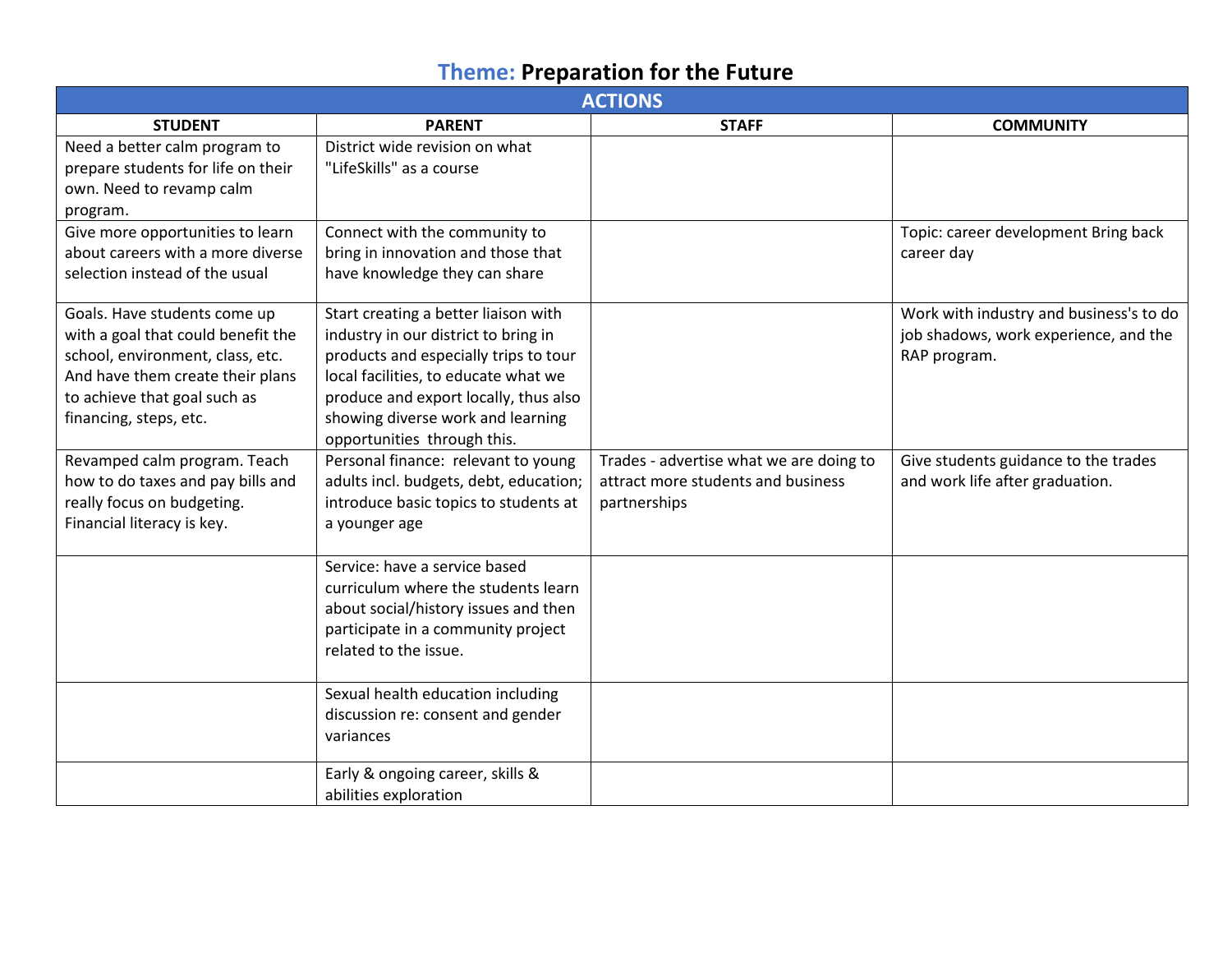## **Town Hall 2018 Theme: Structures**

| <b>WHAT IS THE DISTRICT DOING WELL</b>                                                 |                                                                         |                                                                  |                  |  |
|----------------------------------------------------------------------------------------|-------------------------------------------------------------------------|------------------------------------------------------------------|------------------|--|
| <b>STUDENT</b>                                                                         | <b>PARENT</b>                                                           | <b>STAFF</b>                                                     | <b>COMMUNITY</b> |  |
|                                                                                        | Year planned in advance and<br>available; early out Friday              | Follows through with legislated &<br>moral imperatives           |                  |  |
|                                                                                        | Choice (2); faith based schools; school<br>autonomy (2);                | Choice (3); Responsive to unique<br>needs of school communities; |                  |  |
| Resources - career centre, wellness<br>centre, learning commons; using<br>money wisely | <b>Budget management</b>                                                | Resources (3); streamlined reporting<br>& communication system   |                  |  |
| <b>Collaboration across schools</b>                                                    | Collaboration among schools (3)                                         | Collaboration among schools (2)                                  |                  |  |
| <b>Advisors</b>                                                                        | Uncomplicated entry into system (1st<br>time)                           | Advisor program                                                  |                  |  |
|                                                                                        | Class sizes (2)                                                         | Class sizes                                                      |                  |  |
|                                                                                        | transportation (4)                                                      |                                                                  |                  |  |
| Flex Friday; flex periods                                                              | Flexibility; Flex period; support access<br>to programs outside school; | Flex period                                                      |                  |  |
|                                                                                        | Management of growth (2)                                                | Focus on growth (2)                                              |                  |  |
|                                                                                        | District holds schools accountable                                      |                                                                  |                  |  |
|                                                                                        | Proactive, not reactive; solutions<br>focused                           | Creative problem solving; supportive<br>Exec. Council            |                  |  |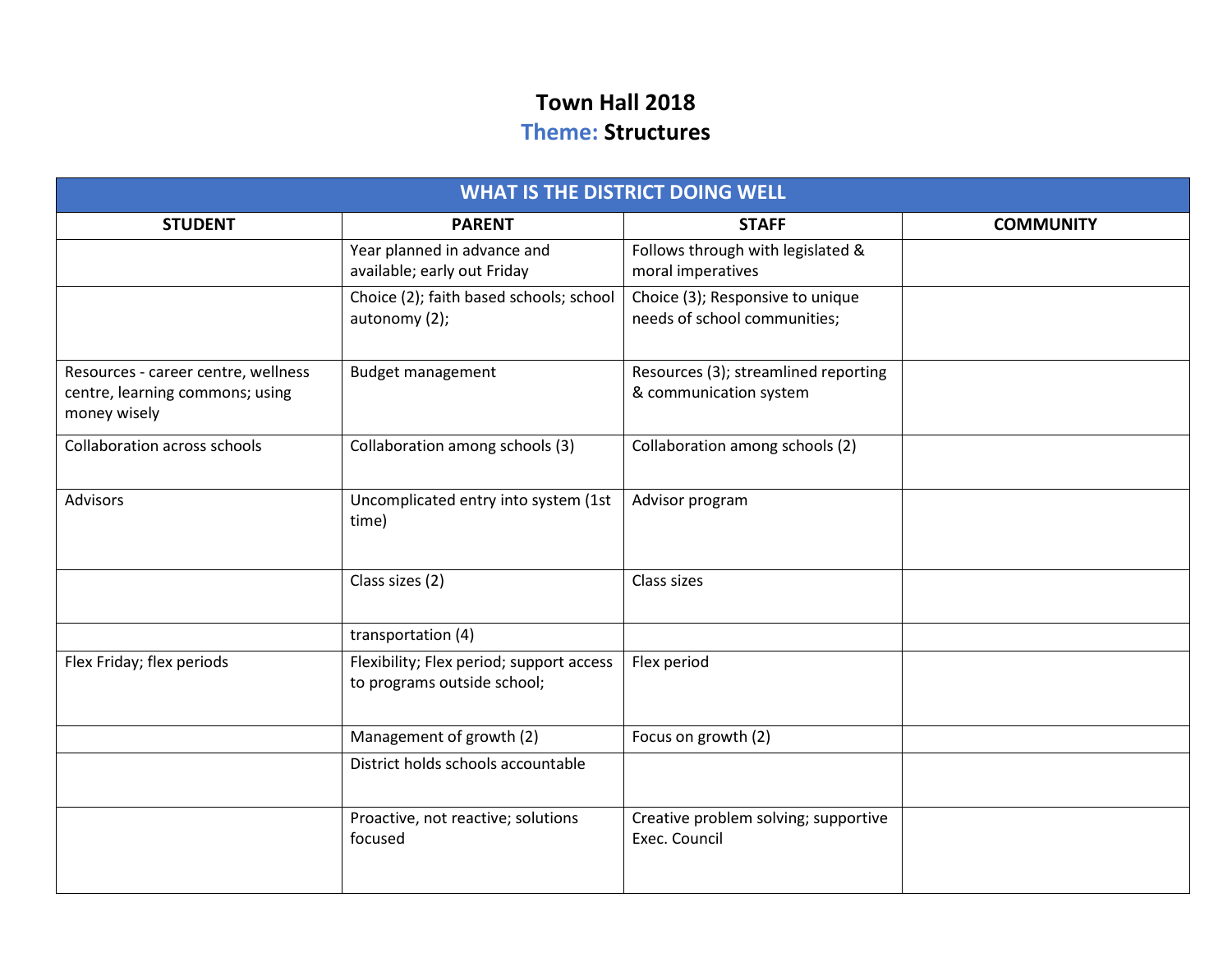## **Theme: Structures**

| <b>WHAT CAN THE DISTRICT DO BETTER</b>                                                                                       |                                                                                        |                                                                                                          |                                                                                                 |  |
|------------------------------------------------------------------------------------------------------------------------------|----------------------------------------------------------------------------------------|----------------------------------------------------------------------------------------------------------|-------------------------------------------------------------------------------------------------|--|
| <b>STUDENT</b>                                                                                                               | <b>PARENT</b>                                                                          | <b>STAFF</b>                                                                                             | <b>COMMUNITY</b>                                                                                |  |
| More time for lunch (3); more brain<br>breaks (high school) (2)                                                              | Longer lunch/ recess (3); no half day<br>Friday; less PD days/ parent<br>schedules (2) | Secondary start times - later (3); longer<br>lunch; year round schooling; lunch<br>supervisors           |                                                                                                 |  |
| More flex time (2); ensure flex time<br>used appropriately; reforms needed<br>for Advisor program; longer Advisor<br>periods | balanced day (block schedule)                                                          | Collaborative time for teachers in schools;<br>student reporting - timelines / structure -<br>review (2) | Leadership development requires a<br>sustained focus                                            |  |
| Transportation - French Immersion<br>from West side / ESL (2)                                                                | Transportation (3); field trip bussing                                                 |                                                                                                          | Better access to transportation (2)                                                             |  |
| Enforcement of cell phone usage<br>during class time (2)                                                                     | stricter enforcement of rules (2)                                                      | Tighten rules - high school                                                                              |                                                                                                 |  |
| Put grade 9 back into middle<br>schools                                                                                      | Support Alternative programs (e.g<br>Vic Park); split grade not ideal                  | School configuration - sites - space;<br>Specialized programs - viability - not<br>trends                |                                                                                                 |  |
| Smaller class sizes                                                                                                          | class size (3)                                                                         | Funding aligned with greater needs                                                                       |                                                                                                 |  |
|                                                                                                                              | Job share (teachers)                                                                   | HR support                                                                                               |                                                                                                 |  |
| Safe Arrival                                                                                                                 | expect more from parents                                                               | Registration (e.g. pre-K)                                                                                | More/varied/ improved access to<br>electronic mediums like<br>PowerSchool and School CashOnline |  |